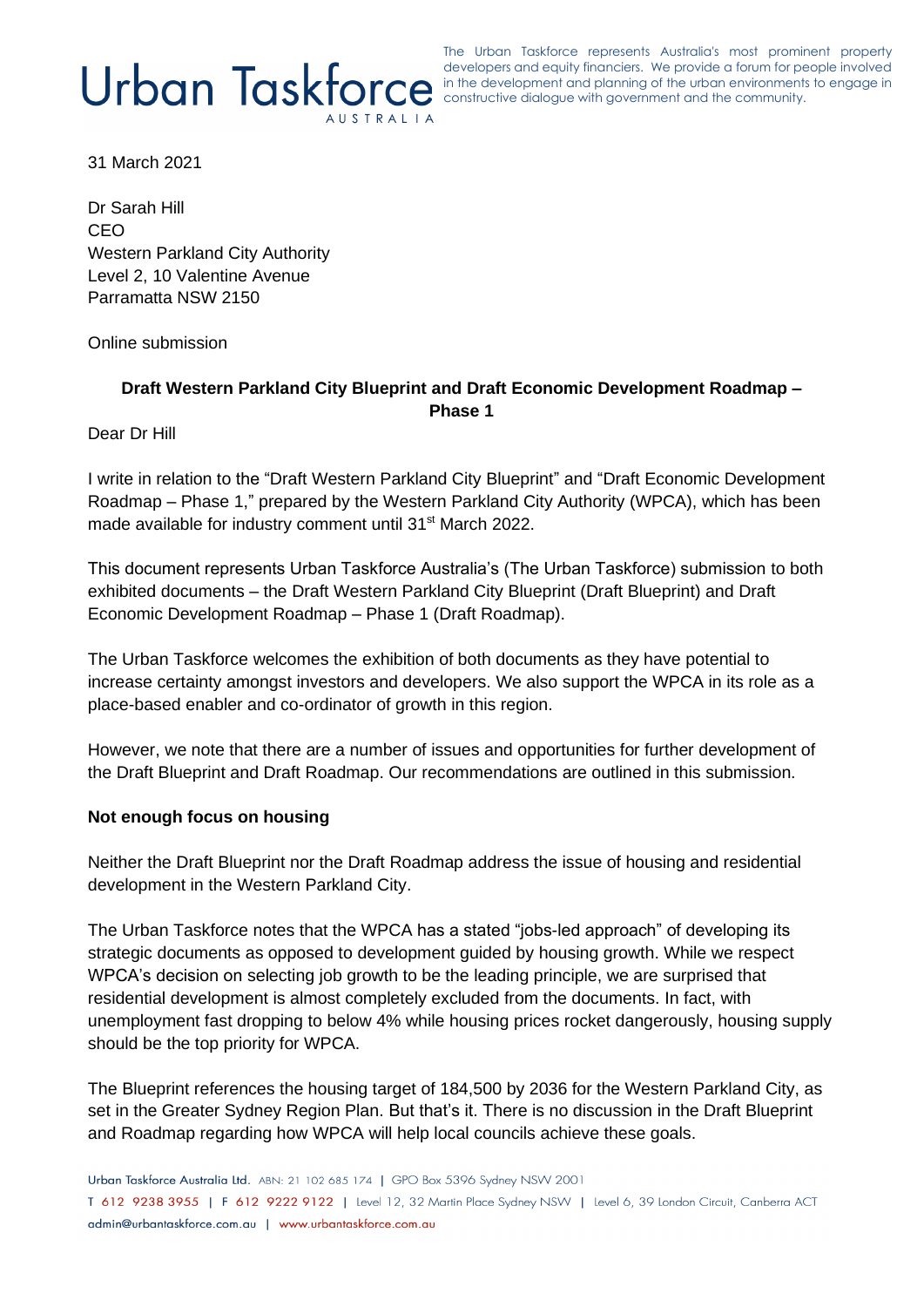The only time housing is considered is to acknowledge the need for diversity of housing options and social and affordable housing.

The average annual housing supply of 9,250 houses needed to meet the targets in the Regional Plan cannot be presumed to simply follow jobs growth. A focussed approach to housing supply needs to be adopted and has been the missing ingredient from Government policy in recent years.

Housing development cannot be simply left to local councils to secure through the implementation of the Housing Strategies.

However, ensuring housing supply is too important to be left out of the WPCA's strategic thinking.

The challenge to supply 184,500 new houses by 2036 requires greater consideration in all strategic plans for the Western Parkland City. The current numbers and projections raise significant concerns about the prospects of the region to achieve, let alone exceed the very modest targets. Specifically, Department of Planning projections for the next five years show most Western Sydney councils are expected to fail to meet the home building targets. If housing is not prioritised – through planning and infrastructure delivery – the same councils will continue to fall short of their targets beyond 2026.

Once properly considered in the Draft Blueprint and Draft Roadmap, the residential development in the region will better inform the other sections of the WPCA's documents. For example, the Blueprint will have a clearer vision about the demand for the local transport network and other enabling infrastructure (e.g. water, sewage), as well as the timing of those infrastructure projects.

It is essential that housing development is included as one of the highest priorities and appropriate goals and objectives should be drafted to enable housing development. Throughout the drafting process, WPCA should consult with industry. Often planners in Western Sydney develop strategies and rezone entire neighbourhoods without talking to developers, which leads to underdevelopment and missed opportunities. Those mistakes should not be repeated.

# **Recommendation 1: The Urban Taskforce recommends that housing development is added as one of the "highest priorities" in the Draft Blueprint and appropriate strategic objectives related to this new priority are added.**

**Recommendation 2: The Urban Taskforce recommends that WPCA consults with the development industry on housing development in the Western Parkland City in order to ensure that the vision is based the current realities facing the industry, emerging trends and future market forces.**

## **State agencies and service providers need to provide certainty on the\ delivery of services and infrastructure**

Urban Taskforce members express significant concerns about the lack of clarity about leadership and coordination in the Western Parkland City. The property development sector and the business community often coordinate with the WPCA, the State government and local councils, but it is not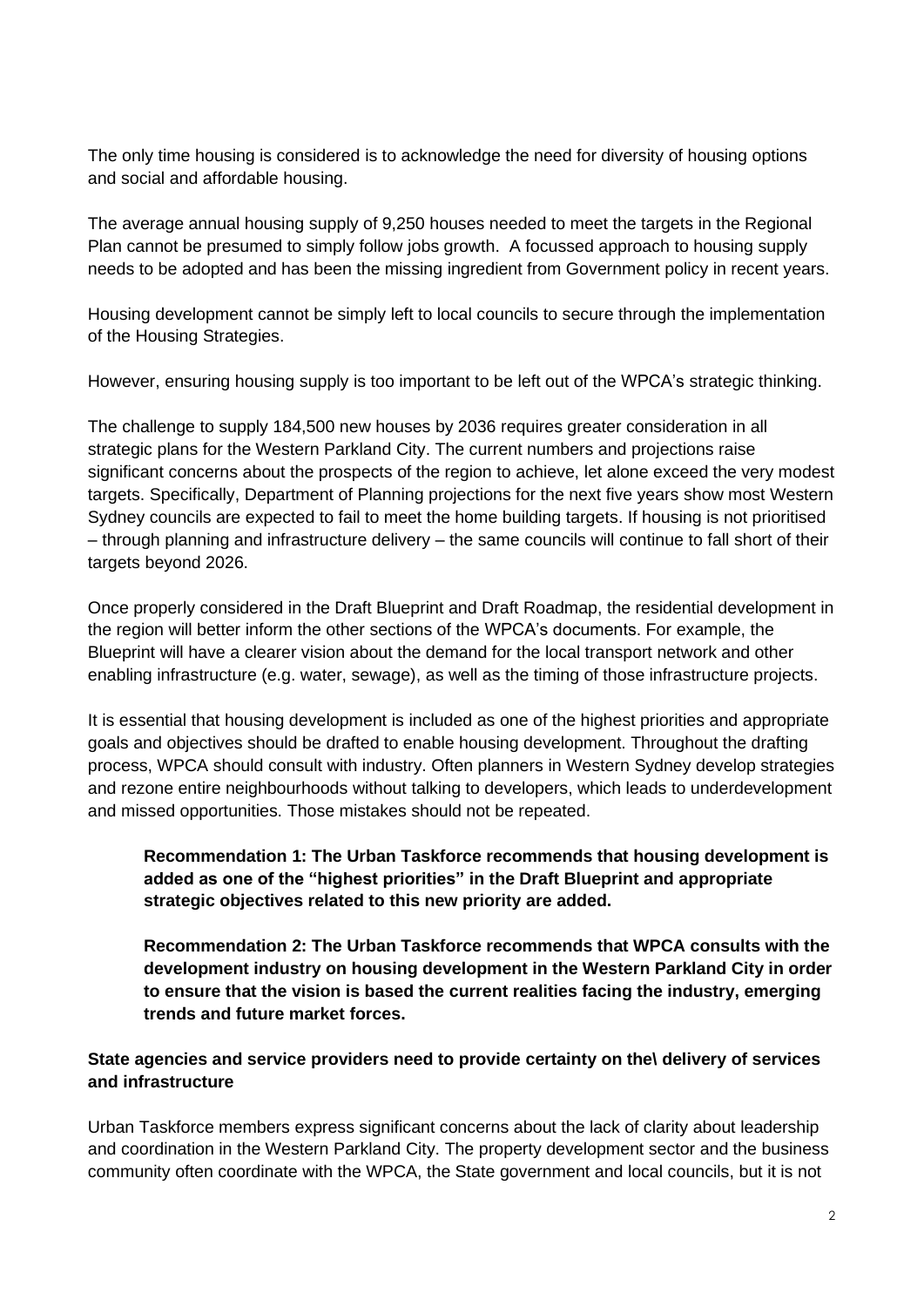evident that there is a strong coordination between all levels of government and that they are aligned in their visions, strategic and operational plans.

It is critical that WPCA plays a leading role to coordinate with State agencies and service providers to secure the necessary support for its vision. Both the Blueprint and the Economic Development Roadmap declare objectives, for various delivery horizons (immediate, short, medium term). However, it is unclear whether WPCA have obtained guarantees from other government agencies, and service providers that are essential for the development of this region, that they are also working at the same pace and towards the same objectives.

If the guarantees for services and infrastructure delivery are not in place, the Blueprint risks becoming yet another glossy government document which will not achieve its objectives and have limited impact on the ground.

By way of example, in November 2021, the NSW Government announced a commercial industry hub in Kemps Creek. However, if and when those 17,000 new jobs in the new commercial industry hub will be realised depends on the speed with which government agencies deliver the required infrastructure. The upgrade of Elizabeth Drive, which is critical to the Kemps Creek precinct will not be commenced or completed for years. TfNSW do not anticipate completing even a "concept road design" until mid-2022. That will then go through a round of public exhibition and community consultation. Similarly, Sydney Water has no plans to service the Kemps Creek area with the required trunk sewerage for 5 years (until at least 2026 or beyond). Development cannot occur without this infrastructure being in place and investors and developers know this. Therefore, the draft Blueprint should secure guarantees from all relevant state agencies (if it has not done so by now) and clearly outline those commitments in the documents.

In short, industry is looking to WPCA to clearly identify:

- What infrastructure is needed (the "what")
- What employment land or new housing will be able to be developed when the infrastructure is delivered (the "why").
- When it is scheduled to be delivered and by whom (the "when")
- How much money this will cost (and who is paying for it) (the "how much")

This should be updated every year (recognising the reality that things change) but the imperative must be, as far as possible, stick to the plan.

It should be noted that some of the priorities in the draft Blueprint relate to ongoing initiatives, which may be in the final stages of development. For those initiatives where plans are in already place, more certainty is required around the exact timing of delivery. For example, *G3 Priority* commits to "Deliver the Cumberland Plain Conservation Plan, including actions to protect koalas." Currently, there is no clear timeline for the finalisation of the Cumberland Plain Conservation Plan. Many Urban Taskforce members are eager to learn of the exact date this plan would be finalised. The draft Blueprint and the Economic Development Map would benefit from the inclusion of this type of detail, if the document is intended to increase confidence amongst investors.